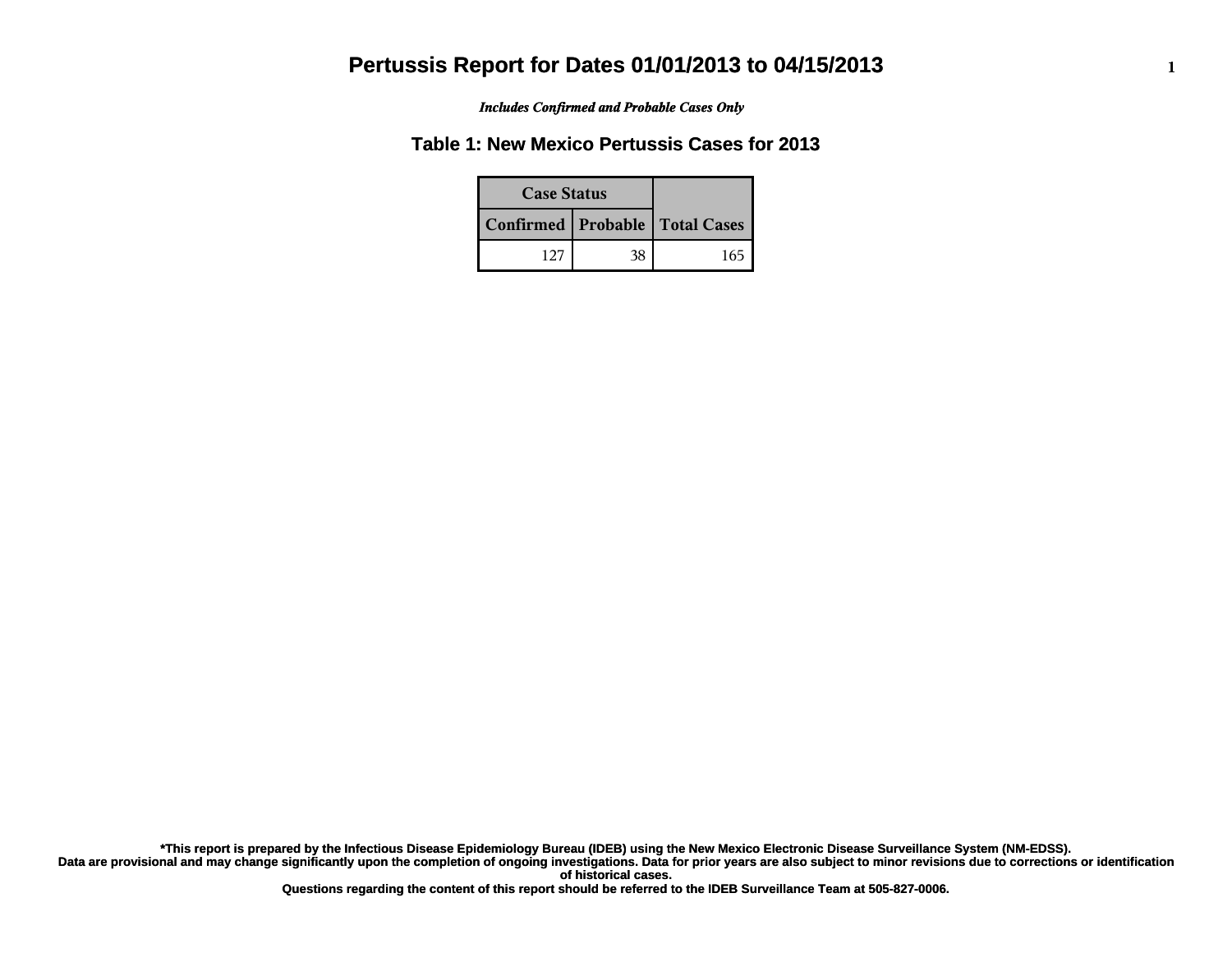#### *Includes Confirmed and Probable Cases Only*

## **Table 2: Pertussis Cases by County**

| <b>County Name</b>       | Case<br><b>Number</b> | Percent<br>of Total<br><b>Cases</b> | Incidence<br>per<br>100,000 |
|--------------------------|-----------------------|-------------------------------------|-----------------------------|
| <b>Bernalillo County</b> | 76                    | 46.1                                | 11.4                        |
| <b>Chaves County</b>     | $\overline{2}$        | 1.2                                 | 3.0                         |
| Colfax County            | 7                     | 4.2                                 | 51.0                        |
| <b>Eddy County</b>       | 5                     | 3.0                                 | 9.3                         |
| <b>Grant County</b>      | $\overline{2}$        | 1.2                                 | 6.8                         |
| Guadalupe County         | $\overline{2}$        | 1.2                                 |                             |
| Lea County               | 9                     | 5.5                                 | 13.9                        |
| Los Alamos County        | 15                    | 9.1                                 | 83.6                        |
| <b>McKinley County</b>   | $\overline{2}$        | 1.2                                 | 2.8                         |
| Quay County              | $\overline{2}$        | 1.2                                 | 22.2                        |
| Rio Arriba County        | 5                     | 3.0                                 | 12.4                        |
| San Juan County          | 8                     | 4.8                                 | 6.1                         |
| San Miguel County        | $\mathbf{1}$          | 0.6                                 | 3.4                         |
| Sandoval County          | 3                     | 1.8                                 | 2.3                         |
| Santa Fe County          | 8                     | 4.8                                 | 5.5                         |
| Sierra County            | $\overline{2}$        | 1.2                                 | 16.7                        |
| <b>Taos County</b>       | $\overline{4}$        | 2.4                                 | 12.1                        |
| <b>Union County</b>      | 1                     | 0.6                                 |                             |
| Unknown                  | $\overline{2}$        | 1.2                                 |                             |
| Valencia County          | 9                     | 5.5                                 | 11.7                        |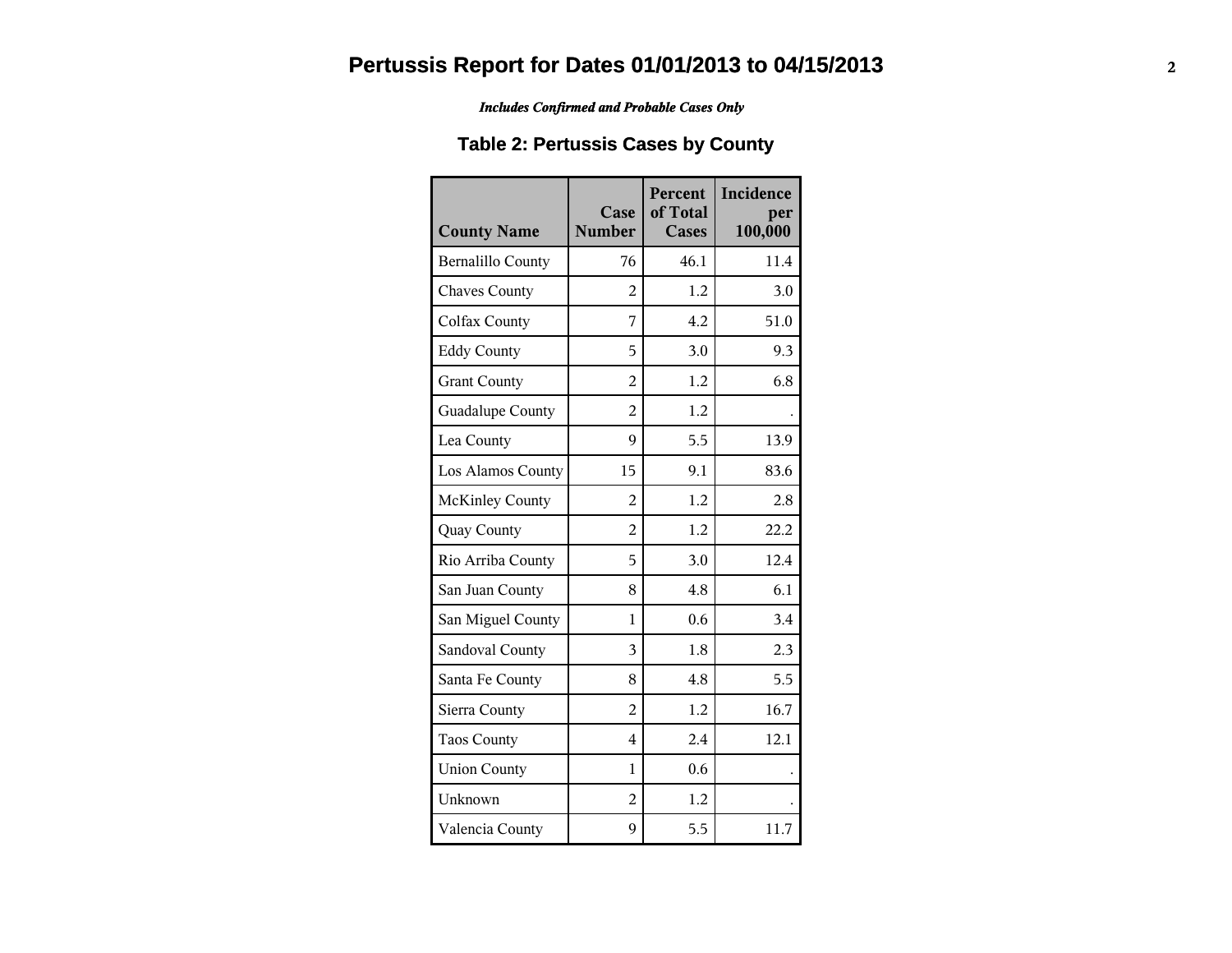*Includes Confirmed and Probable Cases Only*

### **Table 3: Pertussis Cases by Age Group**

| <b>Age Group</b>  | Case<br><b>Number</b> | Percent |
|-------------------|-----------------------|---------|
| $<$ 1 Year        | 13                    | 7.9     |
| 1 to 5 Years      | 15                    | 9.1     |
| 6 to 10 Years     | 46                    | 27.9    |
| 11 to 18 Years    | 41                    | 24.8    |
| 19 to 65 Years    | 47                    | 28.5    |
| 65 Years or Older | 3                     | 1.8     |

**Data are provisional and may change significantly upon the completion of ongoing investigations. Data for prior years are also subject to minor revisions due to corrections or identification of historical cases. \*This report is prepared by the Infectious Disease Epidemiology Bureau (IDEB) using the New Mexico Electronic Disease Surveillance System (NM-EDSS).**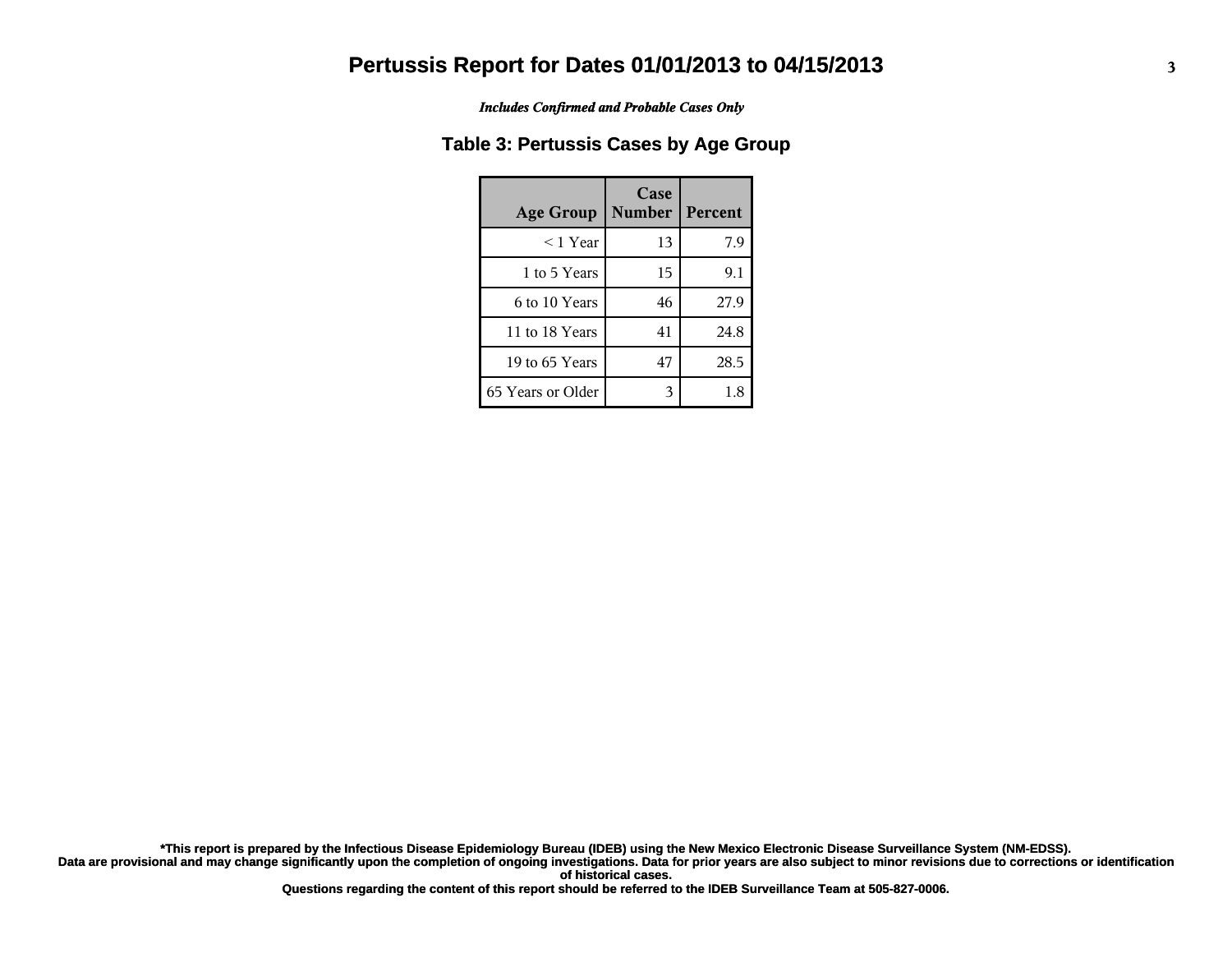*Includes Confirmed and Probable Cases Only*

#### **Table 4: Pertussis Cases by Race/Ethnicity**

| <b>Race/Ethnicity</b>             | Case<br><b>Number</b> | Percent |
|-----------------------------------|-----------------------|---------|
| American Indian or Alaska Nativel | 6                     | 3.6     |
| <b>Black or African American</b>  | 5                     | 3.0     |
| Hispanic                          | 89                    | 53.9    |
| White                             | 61                    | 37.0    |
| Multi-race                        |                       | 0.6     |
| Unknown/Missing                   |                       | 1.8     |

**Data are provisional and may change significantly upon the completion of ongoing investigations. Data for prior years are also subject to minor revisions due to corrections or identification of historical cases. \*This report is prepared by the Infectious Disease Epidemiology Bureau (IDEB) using the New Mexico Electronic Disease Surveillance System (NM-EDSS).**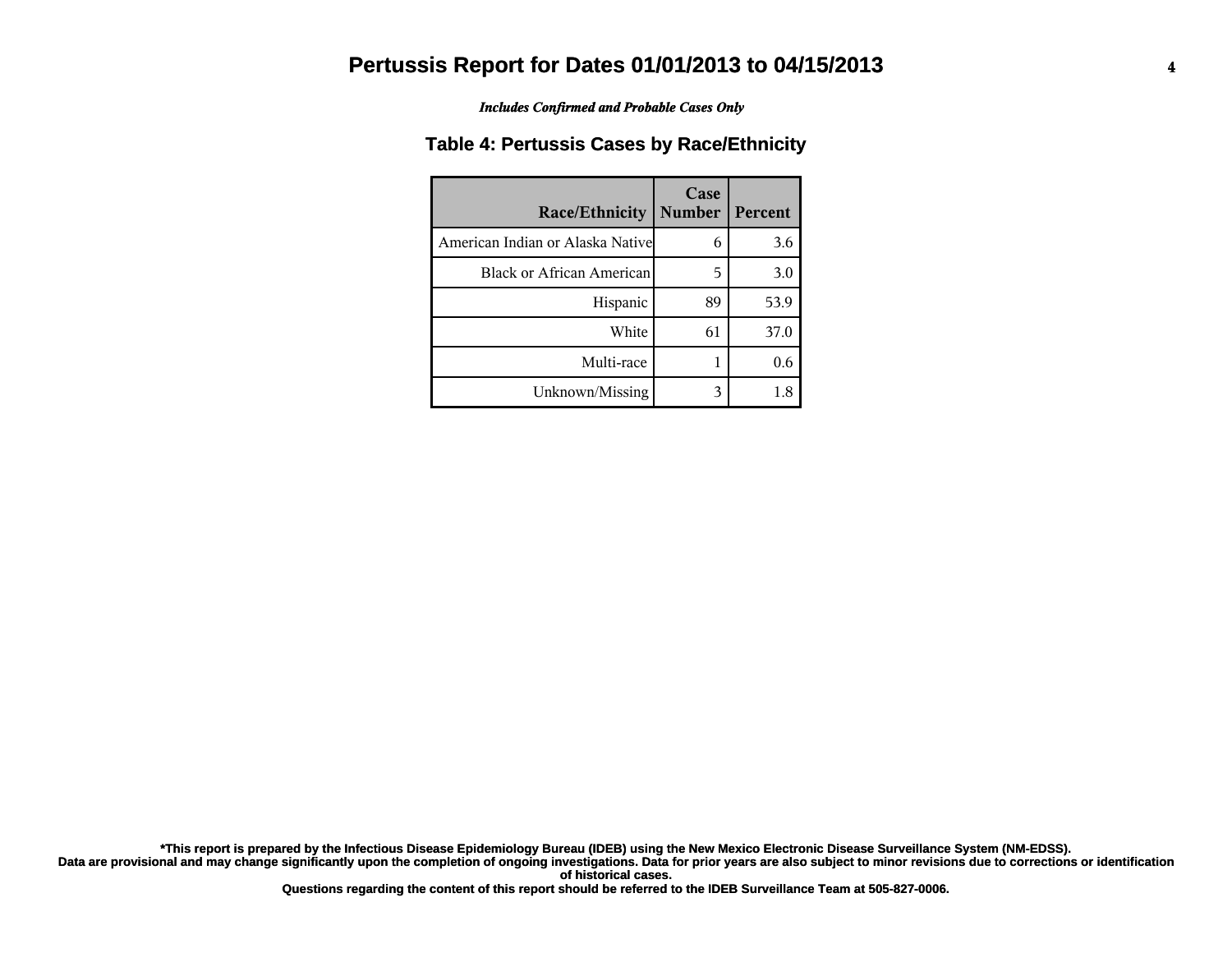*Includes Confirmed and Probable Cases Only*

#### **Table 5: Cases of Pertussis by Race/Ethnicity**

|                                  | <b>Ethnicity</b>         |                                        |                            |        |
|----------------------------------|--------------------------|----------------------------------------|----------------------------|--------|
| Race                             | Hispanic<br>or<br>Latino | <b>Not</b><br>Hispanic<br>or<br>Latino | Unknown/<br><b>Missing</b> | Total  |
| American Indian or Alaska Native | 1                        | 5                                      | $\Omega$                   | 6      |
|                                  | 0.61                     | 3.03                                   | 0.00                       | 3.64   |
| <b>Black or African American</b> | $\mathfrak{D}$           | 3                                      | $\Omega$                   | 5      |
|                                  | 1.21                     | 1.82                                   | 0.00                       | 3.03   |
| White                            | 70                       | 60                                     | 1                          | 131    |
|                                  | 42.42                    | 36.36                                  | 0.61                       | 79.39  |
| Multi-race                       | $\Omega$<br>0.00         | 1<br>0.61                              | $\Omega$<br>0.00           | 0.61   |
| <b>Unknown/Missing</b>           | 19                       | $\Omega$                               | 3                          | 22     |
|                                  | 11.52                    | 0.00                                   | 1.82                       | 13.33  |
| <b>Total</b>                     | 92                       | 69                                     | 4                          | 165    |
|                                  | 55.76                    | 41.82                                  | 2.42                       | 100.00 |

**\*This report is prepared by the Infectious Disease Epidemiology Bureau (IDEB) using the New Mexico Electronic Disease Surveillance System (NM-EDSS).**

**Data are provisional and may change significantly upon the completion of ongoing investigations. Data for prior years are also subject to minor revisions due to corrections or identification of historical cases.**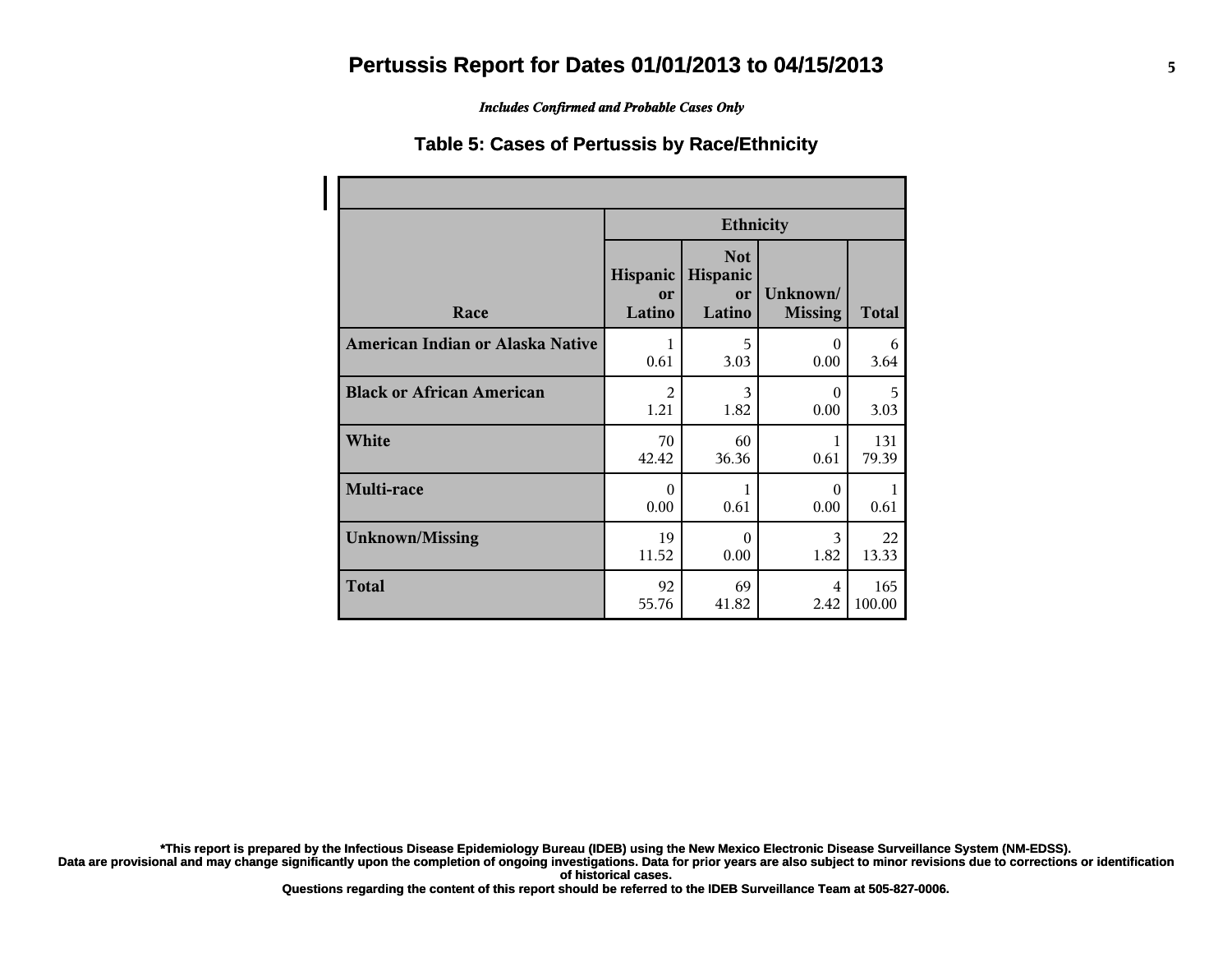*Includes Confirmed and Probable Cases Only*

### **Table 6: Pertussis Cases by Sex**

| Gender | Case<br><b>Number</b> | Percent |
|--------|-----------------------|---------|
| Female | 93                    | 56.4    |
| Male   | 72                    | 43.6    |

**Data are provisional and may change significantly upon the completion of ongoing investigations. Data for prior years are also subject to minor revisions due to corrections or identification of historical cases. \*This report is prepared by the Infectious Disease Epidemiology Bureau (IDEB) using the New Mexico Electronic Disease Surveillance System (NM-EDSS).**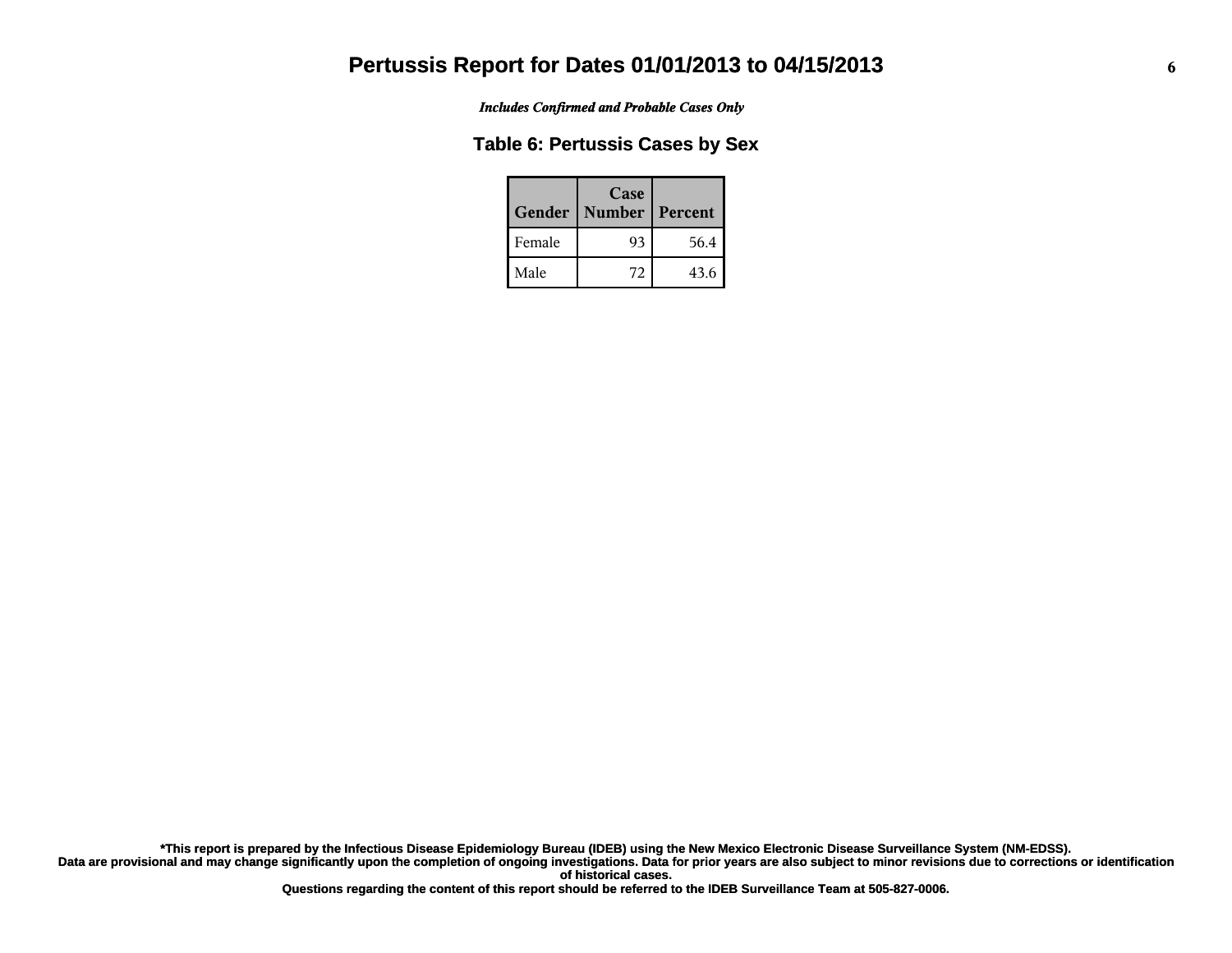#### *Includes Confirmed and Probable Cases Only*

#### **Table 7: Hospitalizations of Pertussis Cases**

|       | <b>Yes</b> |       | No      |
|-------|------------|-------|---------|
| Count | Percent    | Count | Percent |
|       | 5.5        | 155   | 94.5    |

**Data are provisional and may change significantly upon the completion of ongoing investigations. Data for prior years are also subject to minor revisions due to corrections or identification of historical cases. \*This report is prepared by the Infectious Disease Epidemiology Bureau (IDEB) using the New Mexico Electronic Disease Surveillance System (NM-EDSS).**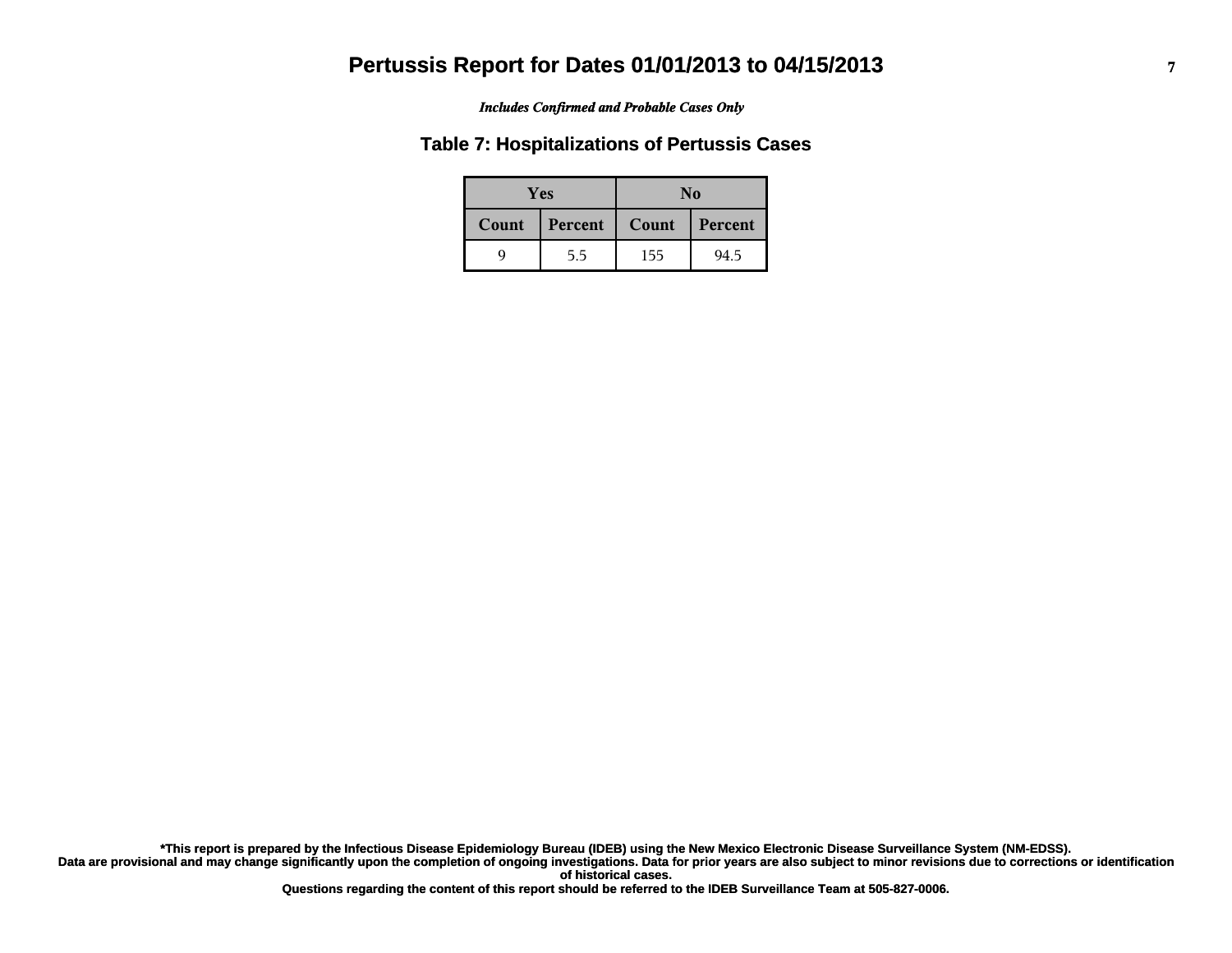*Includes Confirmed and Probable Cases Only*

# **Table 8: Cases of Pertussis by Hospitalization and Age Group**

|                          | <b>Hospitalized Cases</b>                               |              |                  |     |  |  |
|--------------------------|---------------------------------------------------------|--------------|------------------|-----|--|--|
| <b>Age Group</b>         | <b>Unknown</b><br><b>Total</b><br>Yes<br>N <sub>o</sub> |              |                  |     |  |  |
| $< 1$ Year               | 6<br>46.15                                              | 7<br>53.85   | 0<br>0.00        | 13  |  |  |
| 1 to 5 Years             | 0<br>0.00                                               | 15<br>100.00 | $\Omega$<br>0.00 | 15  |  |  |
| 6 to 10 Years            | $\Omega$<br>0.00                                        | 46<br>100.00 | 0<br>0.00        | 46  |  |  |
| 11 to 18 Years           | 0<br>0.00                                               | 40<br>97.56  | 1<br>2.44        | 41  |  |  |
| 19 to 65 Years           | 1<br>2.13                                               | 46<br>97.87  | $\Omega$<br>0.00 | 47  |  |  |
| <b>65 Years or Older</b> | 2<br>66.67                                              | 1<br>33.33   | 0<br>0.00        | 3   |  |  |
| <b>Total</b>             | 9                                                       | 155          | 1                | 165 |  |  |

**\*This report is prepared by the Infectious Disease Epidemiology Bureau (IDEB) using the New Mexico Electronic Disease Surveillance System (NM-EDSS).**

Data are provisional and may change significantly upon the completion of ongoing investigations. Data for prior years are also subject to minor revisions due to corrections or identification **of historical cases.**